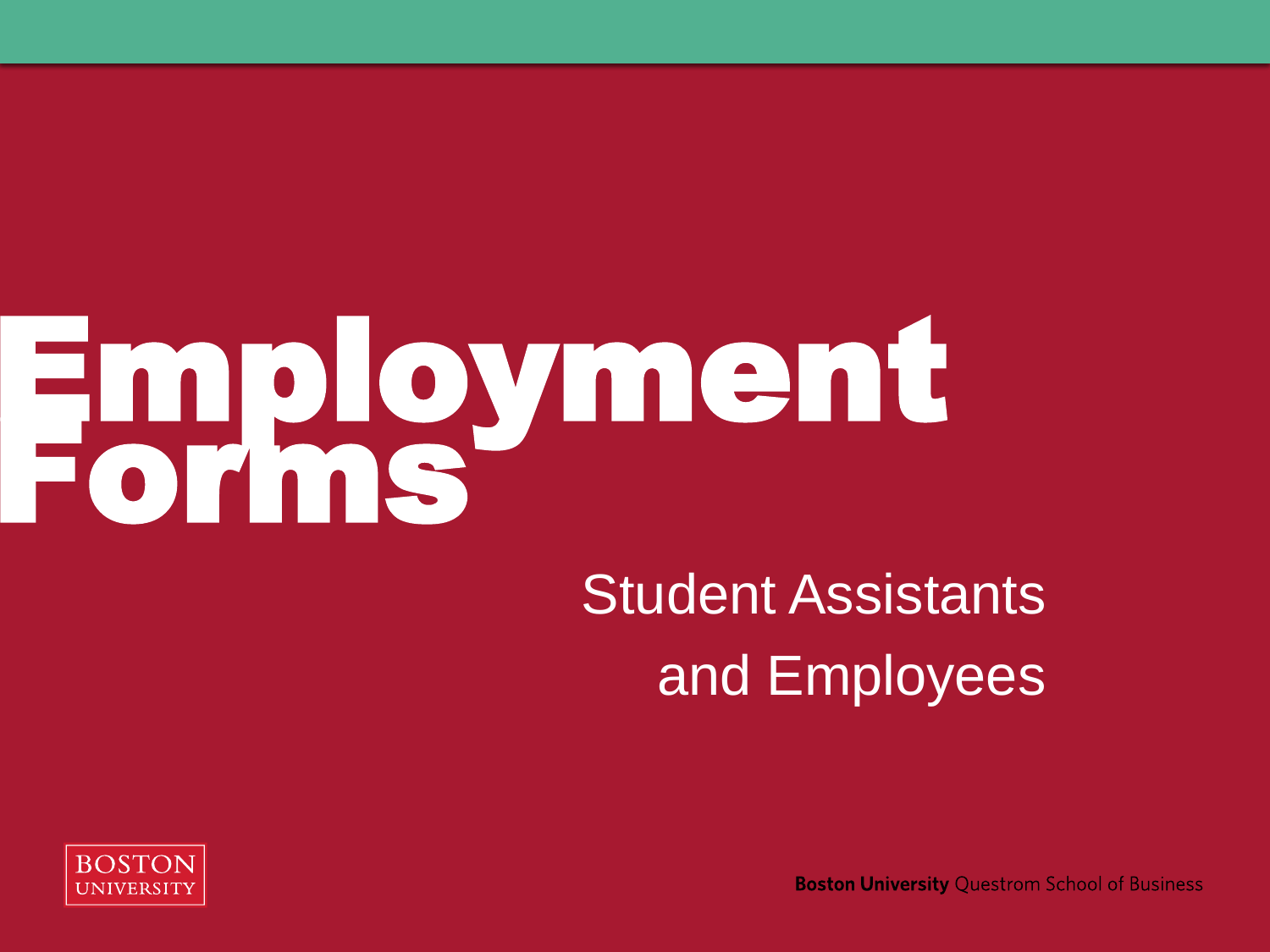

- Both hiring forms can be downloaded from the Questrom World Administrative Toolkit
	- **[Student Assistantship Form](http://smgpublish.bu.edu/toolkit/Forms_for_Admin_Tool_Kit_Payroll/Student_Assistantship_Form_AY2022.pdf)**
	- **Student Employment Form**
- All completed forms should be submitted in digital (PDF) format to **gstpay@bu.edu**

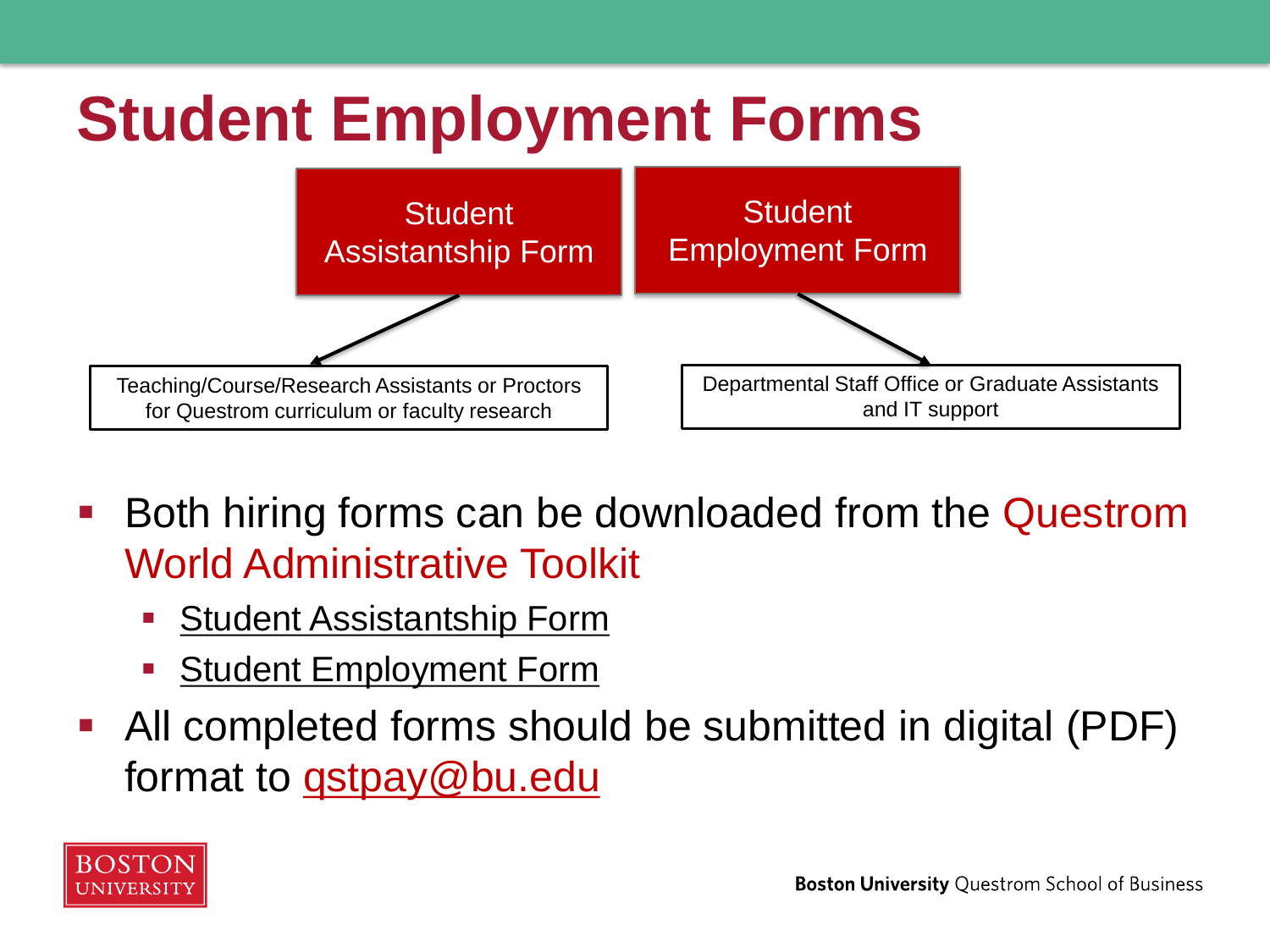## **Student Employment Basics**

- Student hiring forms must be submitted before the student is scheduled to begin working.
	- A student can work up to 20 hours a week during the academic year; 40 during the intersession break and summer.
	- **.** If they have more than one position, their combined hours cannot exceed 20.
- If a student has not worked for BU previously, they will need to complete an I-9. This will likely delay the hiring process by a few days if not weeks.
- **EXTERN Students cannot begin working** prior to completing their I-9 and receiving a hiring confirmation from the Questrom payroll department.

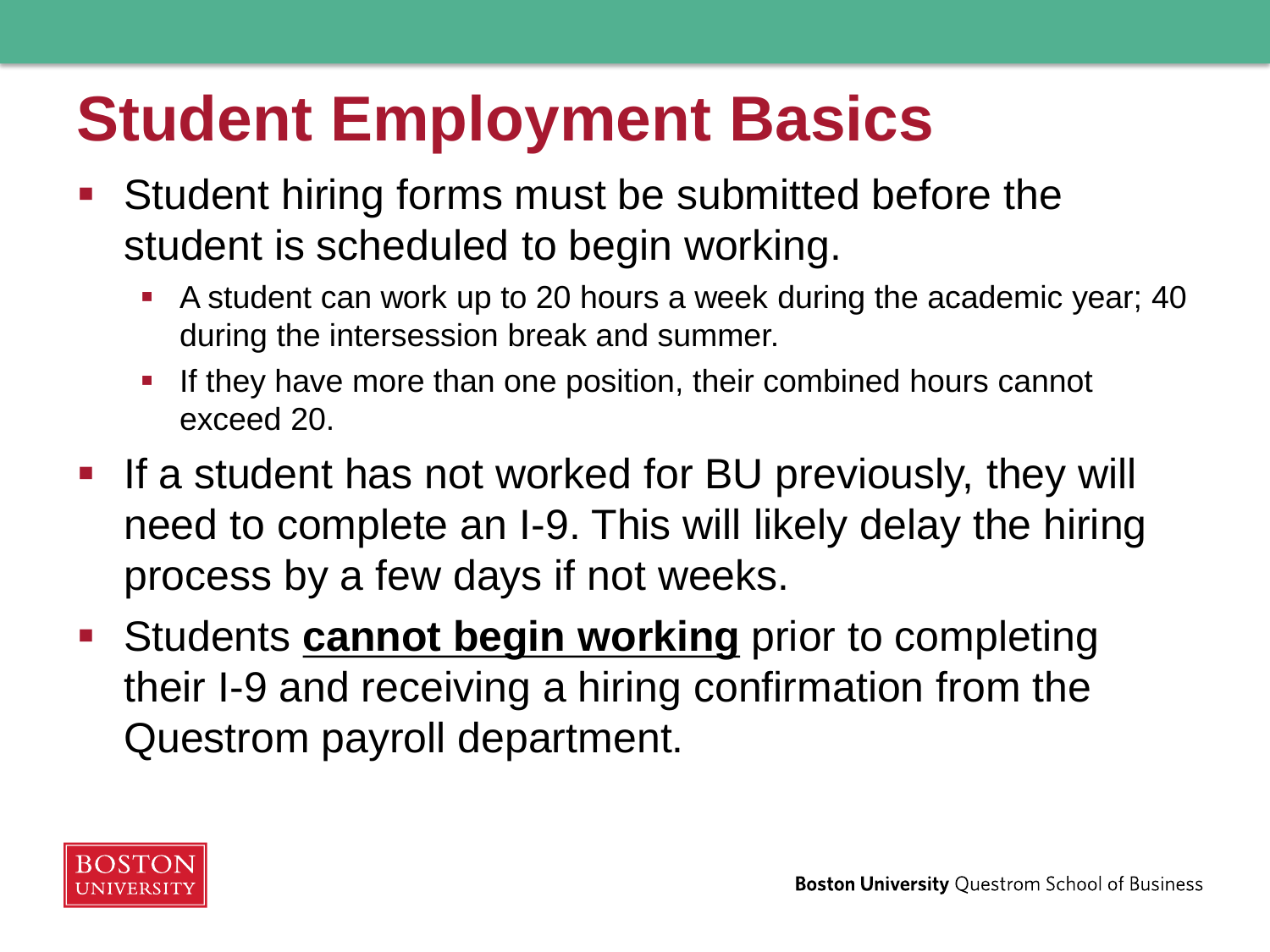#### **STUDENT ASSISTANTSHIP FORM: CURRICULUM OR RESEARCH SUPPORT**